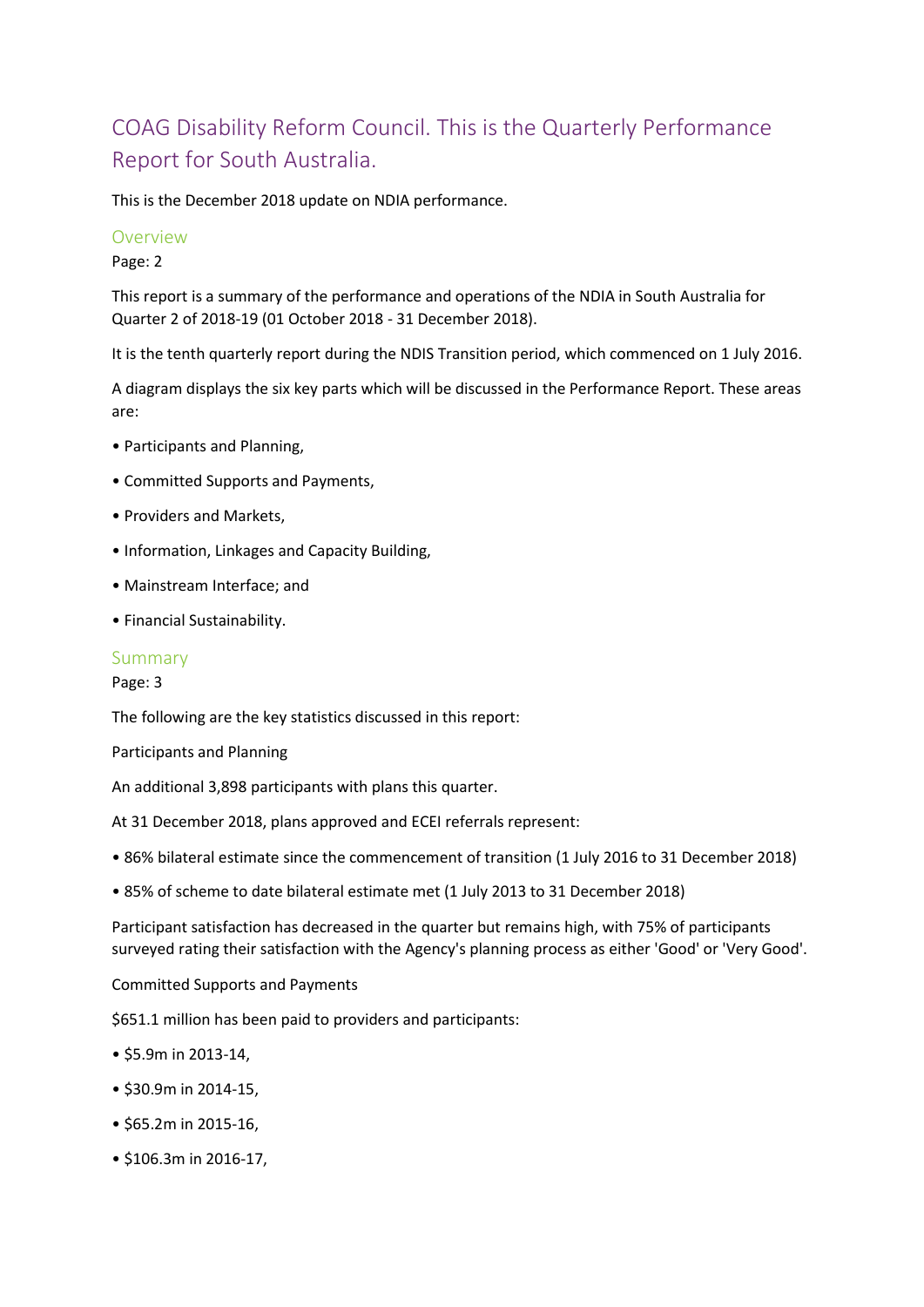- \$216.4m in 2017-18,
- \$226.4m in 2018-19 to date.

Overall,

- 54% of committed supports were utilised in 2013-14,
- 61% in 2014-15,
- 61% in 2015-16,
- 56% in 2016-17,
- 59% in 2017-18.

The 2018-19 experience is still emerging.

The lower proportion of utilisation in 2016-17 and 2017-18 reflects the increased amount of participants who received their first plans in these years. Participants tend to utilise less of their first plan, compared with their second and subsequent plans, as it takes time to familiarise with the NDIS and decide which supports to use.

Providers and Markets

There were 3,660 registered providers at 31 December 2018, representing a 18% increase for the quarter.

27% of registered providers were active at 31 December 2018.

35% of registered providers are individuals/sole traders.

25% of registered providers are receiving 80-95% of payments made by the NDIA.

Mainstream Interface

90% of active participants with a plan approved in 2018-19 Q2 access mainstream services.

# PART 1: Participants and Planning

#### Page: 4

As the transition phase to full scheme continues, the NDIS in South Australia continues to grow with 3,898 additional participants with approved plans this quarter.

In total, over 24,000 participants are now being supported by the NDIS in South Australia, with 46% receiving support for the first time.

#### Summary

Page: 5

The NDIS is fully operational and available in all areas of South Australia.

The following are the key statistics on Participants and Planning:

24,826 participants are now being supported by the NDIS in South Australia, including children in the ECEI program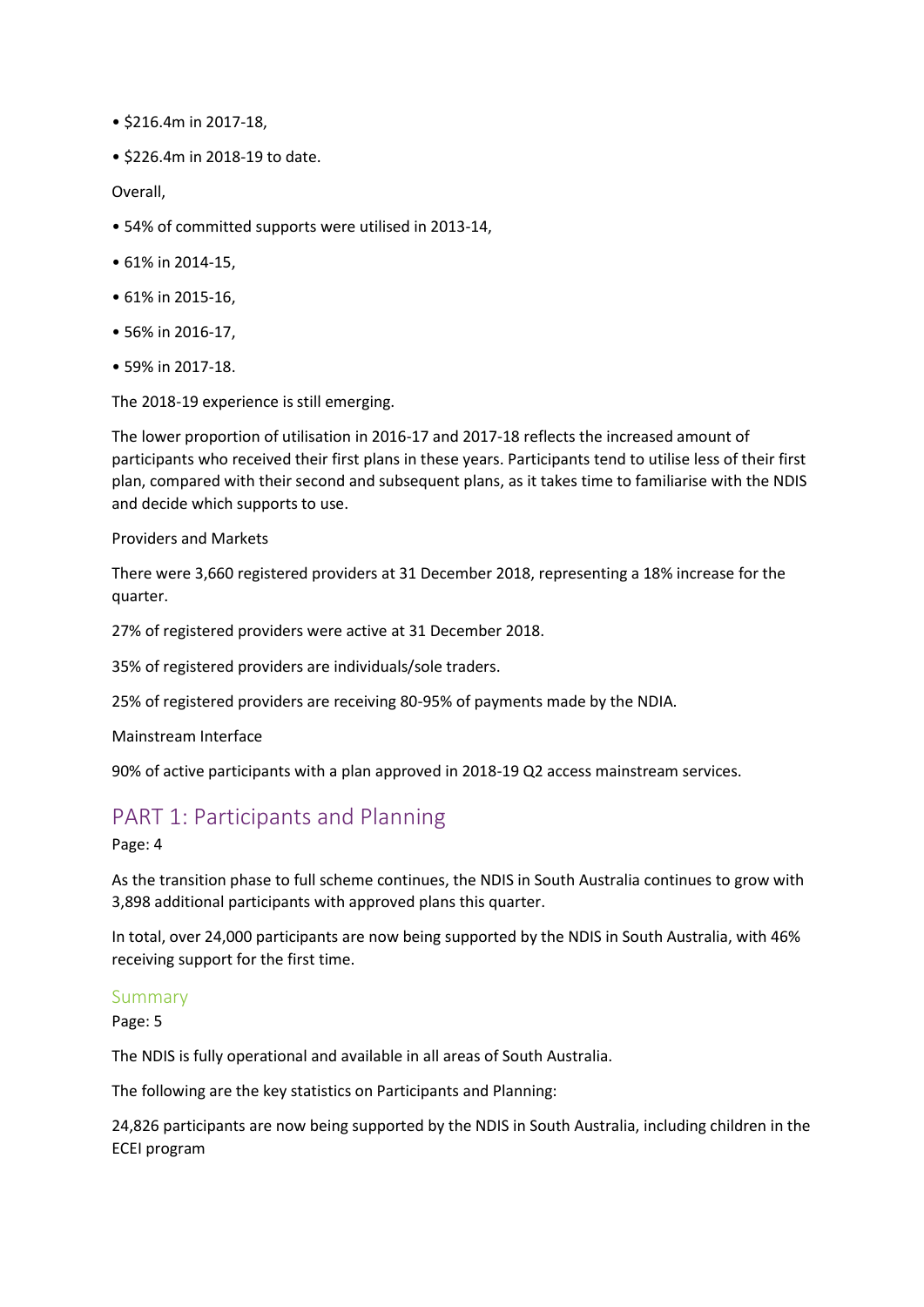3,898 initial plans approved in 2018-19 Q2, excluding children in the ECEI program (representing 19% growth since last quarter)

200 children are being supported in the ECEI program, with 143 additional referrals to the ECEI gateway confirmed in 2018-19 Q2

11,475 people are now receiving support for the first time

86% bilateral estimate since the commencement of transition (1 July 2016 to 31 December 2018)

85% of scheme to date bilateral estimate met (1 July 2013 to 31 December 2018)

### Quarterly Intake

Page: 6

There are three charts. The first chart displays the number of participants with access met (Eligible) by Participant Entry point. The second chart displays the number of participants with approved plans by Participant Entry Point. The third chart displays the number of participants with approved plans by Participant Pathway Type.

2018-19 Q2

Of the 1,193 participants deemed 'eligible' this quarter 67% were 'New' participants (i.e. had not transitioned from an existing State/Territory or Commonwealth program).

Of the 3,898 plan approvals this quarter, 57% had transitioned from an existing State/Territory program, 91% entered with a permanent disability and 68 were previously confirmed as ECEI at 2018-19 Q1.

The diagram displays the following key statistics on quarterly intake:

1,815 access decisions

1,193 access met

3,898 plan approvals (excluding ECEI)

143 ECEI

#### Quarterly Intake Detail

Page: 7

A chart displays the change in plan approvals between the current and previous quarter.

Plan approvals as at 31 December 2018

Plan approval numbers have increased from 20,728 at the end of 2018-19 Q1 to 24,626 by the end of 2018-19 Q2, an increase of 3,898 approvals.

At the end of the quarter, 200 are children being supported in the ECEI gateway. Of these, 57 were previously confirmed as ECEI at 30 September 2018 and an additional 143 children entered the gateway this quarter.

Overall, 976 participants with approved plans have exited the Scheme, resulting in 23,850 active participants (including ECEI) as at 31 December 2018.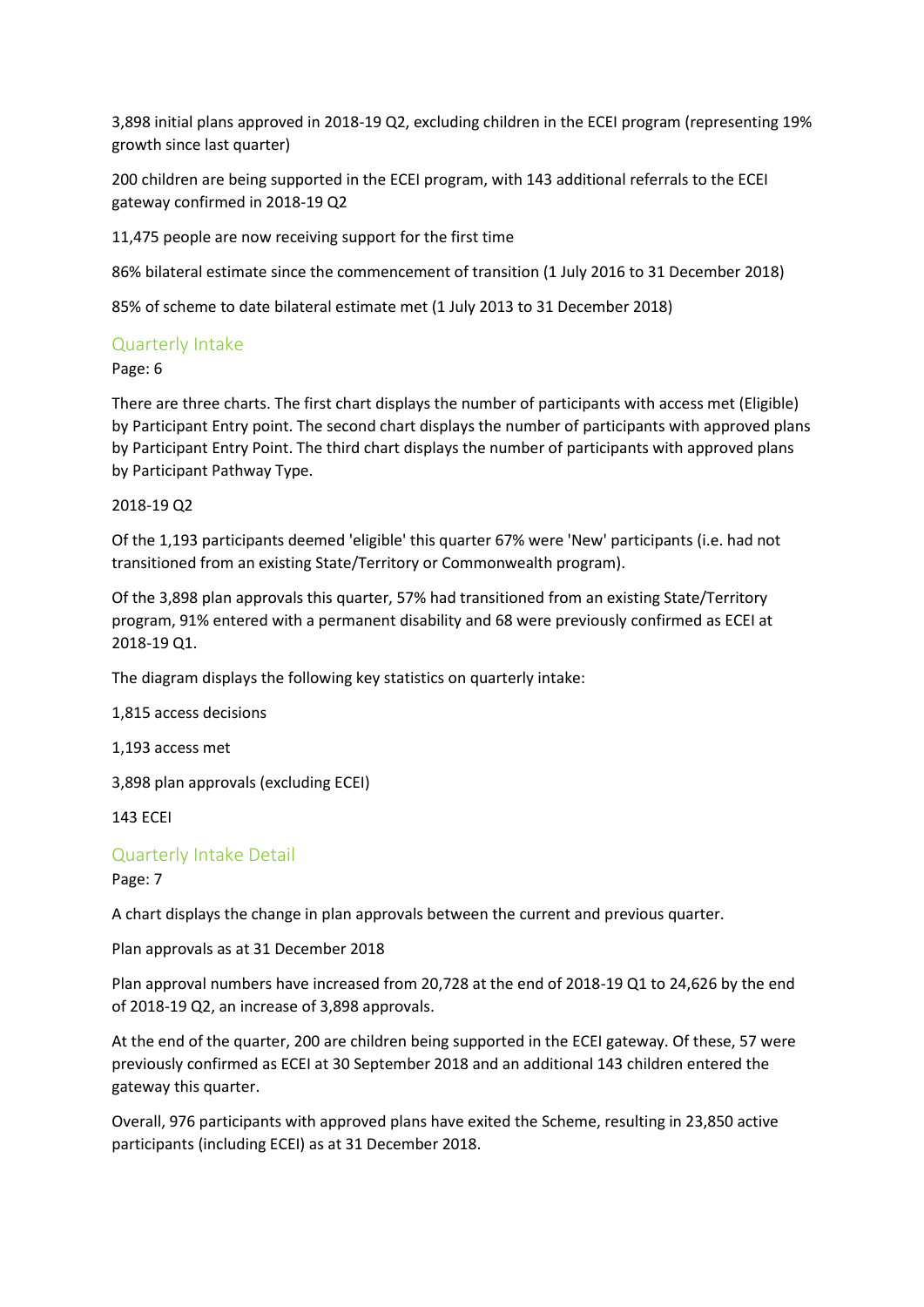There were 5,643 plan reviews this quarter. This figure relates to all participants who have entered the scheme.

### Cumulative Position

Page: 8

There are two charts. The first chart displays the comparison between the cumulative plan approvals and the bilateral estimate per quarter. The second chart displays the number of plan approvals by participant referral pathway.

Plan approvals as at 31 Dec 2018

At the end of 2018-19 Q2, the cumulative total number of participants receiving support was 24,826 (including 200 children supported through the ECEI gateway). Of these, 11,287 transitioned from an existing State/Territory program, 1,864 transitioned from an existing Commonwealth program and 11,475 participants are now receiving support for the first time.

Overall, since 1 July 2013, there have been 34,162 people with access decisions.

Cumulative position reporting is inclusive of trial participants for the reported period and represents participants who have or have had an approved plan.

The following are the key statistics on the cumulative position:

86% bilateral estimate since the commencement of transition (1 July 2016 to 31 December 2018)

85% of scheme to date bilateral estimate met (1 July 2013 to 31 December 2018)

24,626 plan approvals to date; 24,826 including ECEI confirmed

## Participant Profiles by Age Group

#### Page: 9

There are two charts. The first chart displays the number of participants with an approved plan by age group for the current quarter. The second chart displays the percentage of participants with an approved plan by the participant's age group. This chart compares the current quarter against all prior quarters.

23% of participants entering in this quarter are aged 55 to 64 years and a further 22% are aged 45 to 54 years. This compares with 8% and 7% respectively in prior quarters.

Note 1: Due to the aged based phasing which commenced with children in SA, there are a low number of participants aged 19 and over who entered the Scheme in prior quarters.

Note 2: The age eligibility requirements for the NDIS are based on the age as at the access request date. Participants with their initial plan approved aged 65+ have turned 65 since their access request was received.

## Participant Profiles by Disability Group

Page: 10

There are two charts. The first chart displays the number of participants with an approved plan by disability group for the current quarter. The second chart displays the percentage of participants with an approved plan by the participant's disability group. This chart compares the current quarter against all prior quarters.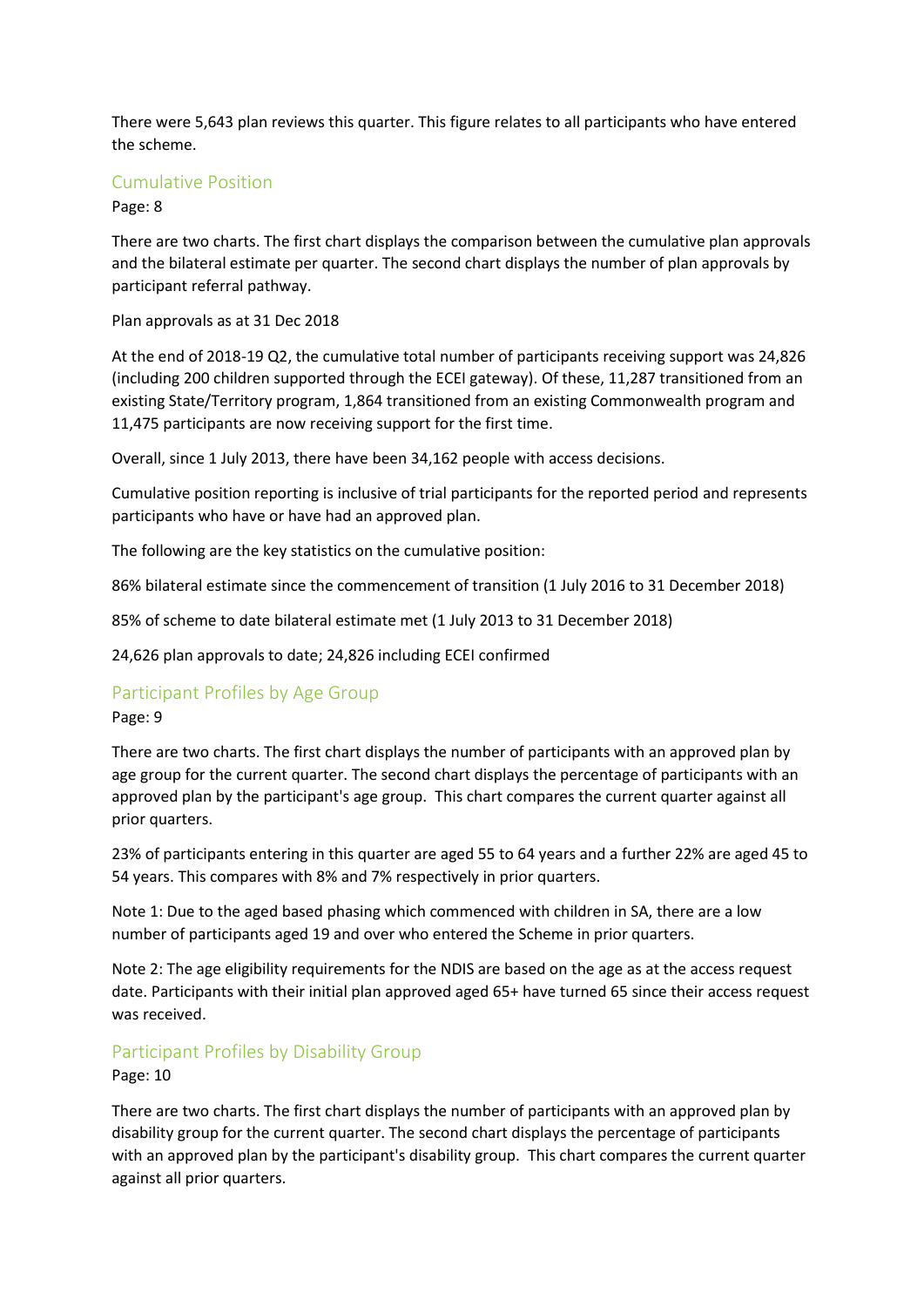Of the participants entering this quarter, 34% have a primary disability group of Intellectual Disability and 19% have a primary disability group of Autism.

Note 1: Of the 1,331 active participants identified as having an intellectual disability, 178 (13%), have Down syndrome.

Note 2: Since 2017-18 Q1 Developmental Delay and Global Developmental Delay have been reported separately to the Intellectual Disability group.

## Participant Profiles by Level of Function

#### Page: 11

A chart displays the percentage of participants with an approved plan by the participant's level of function. This chart compares the current quarter against all prior quarters.

For participants with a plan approval in the current period:

- 18% of active participants had a relatively high level of function
- 56% of active participants had a relatively moderate level of function
- 25% had a relatively low level of function

These relativities are within the NDIS participant population, and not comparable to the general population.

## Participant Profiles by Gender

Page: 12

The figure on the right displays the amount and percentage of participants with an approved plan per the participant's gender group. This figure compares the current quarter against all prior quarters.

The majority of participants are males.

Note: The higher than expected number of participants with an indeterminate gender in 2018-19 Q2 was due to data integrity issues. This is currently being investigated.

#### Participant Profiles

#### Page: 13

There are three charts. The first chart displays the percentage of participants with an approved plan by the participant's Aboriginal & Torres-Strait Islander status. The second chart displays the percentage of participants with an approved plan by the participant's Young people in residential aged care status. The third chart displays the percentage of participants with an approved plan by the participant's Culturally and Linguistically Diverse status. All three charts compare the current quarter against all prior quarters.

Of the participants with a plan approved in 2018-19 Q2:

• 4.1% were Aboriginal or Torres Strait Islander, compared with 4.4% in previous quarters combined.

• 1.1% were young people in residential aged care, compared with 0.5% in previous quarters combined.

• 7.3% were culturally and linguistically diverse, compared with 6.5% in previous quarters combined.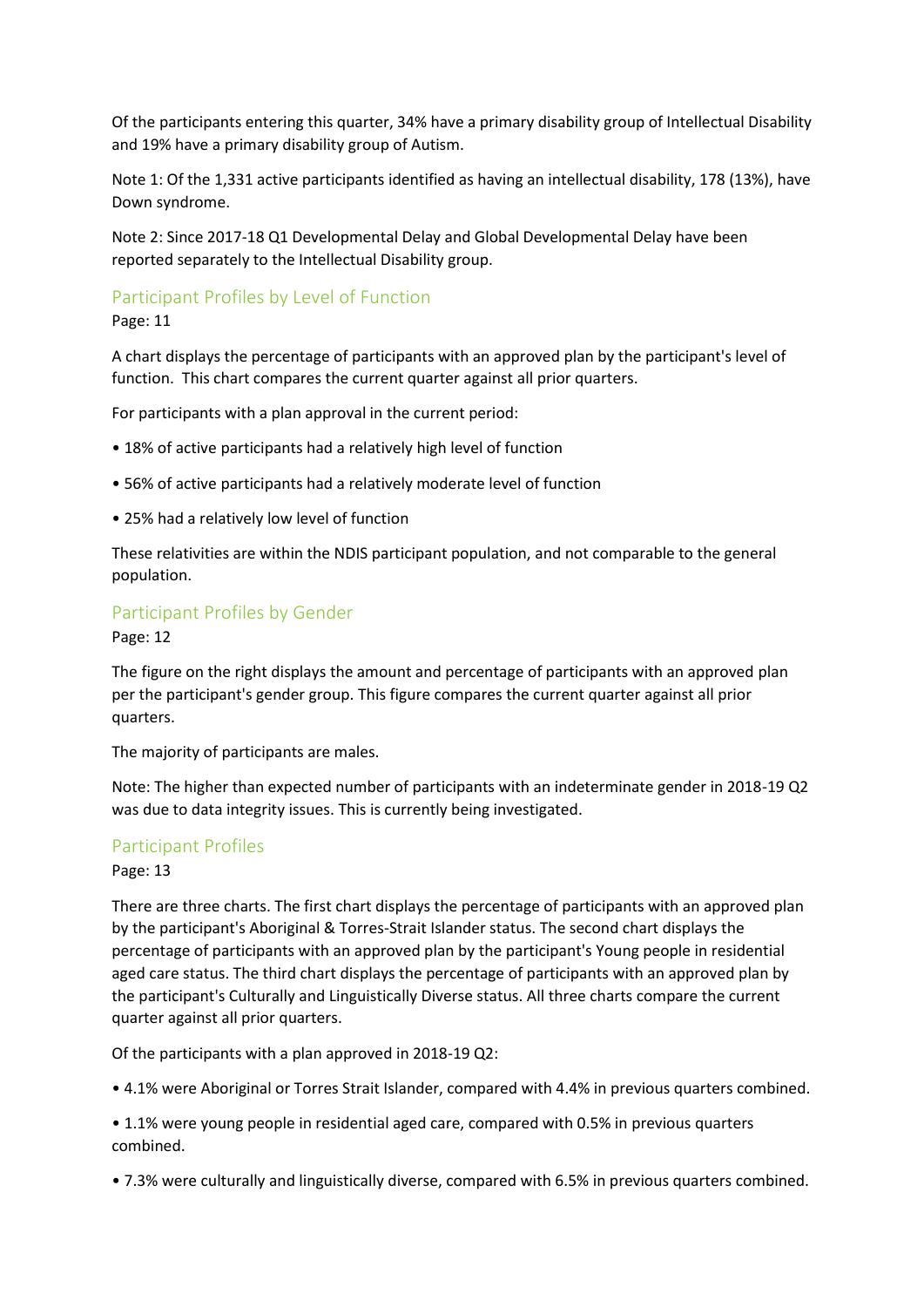The following are the key statistics for the current quarter on Aboriginal & Torres-Strait Islander status.

161 Aboriginal and Torres Strait Islander

3,505 Not Aboriginal and Torres Strait Islander

225 Not Stated

The following are the key statistics for the current quarter on Young people in residential aged care status.

41 Young people in residential aged care

3,850 Young people not in residential aged care

The following are the key statistics for the current quarter on Culturally and Linguistically Diverse status.

283 Culturally and linguistically diverse

3,605 Not culturally and linguistically diverse

3 Not stated

#### Plan Management Support Coordination

Page: 14

Two charts display the proportion of support coordination and plan management for participants. These charts compare the current quarter against all prior quarters.

The proportion of participants electing to fully or partly self-manage their plan was lower in 2018-19 Q2 at 19%, compared with 21% in previous quarters combined.

37% of participants who have had a plan approved in 2018-19 Q2 have support coordination in their plan, compared to 38% in previous quarters combined.

#### Plan Activation

Page: 15

Two charts display the proportion of the duration to activate plans. These charts compare plans approved in 2017-18 Q4, against plans approved in prior quarters.

Plan activation refers to the amount of time between plan approval and the commencement of the participant receiving support.

The percentage of plans activated within 90 days of approval were:

- 70% of plans approved in prior quarters
- 82% of plans approved in 2017-18 Q4.

Plan activation can only be approximated using data on payments. As there is a lag between when support is provided and payments made, these statistics are likely to be conservative. That is, it is likely that plan activation is faster than presented. Further, in-kind supports have been excluded from the calculation, which contributes to the conservative figures.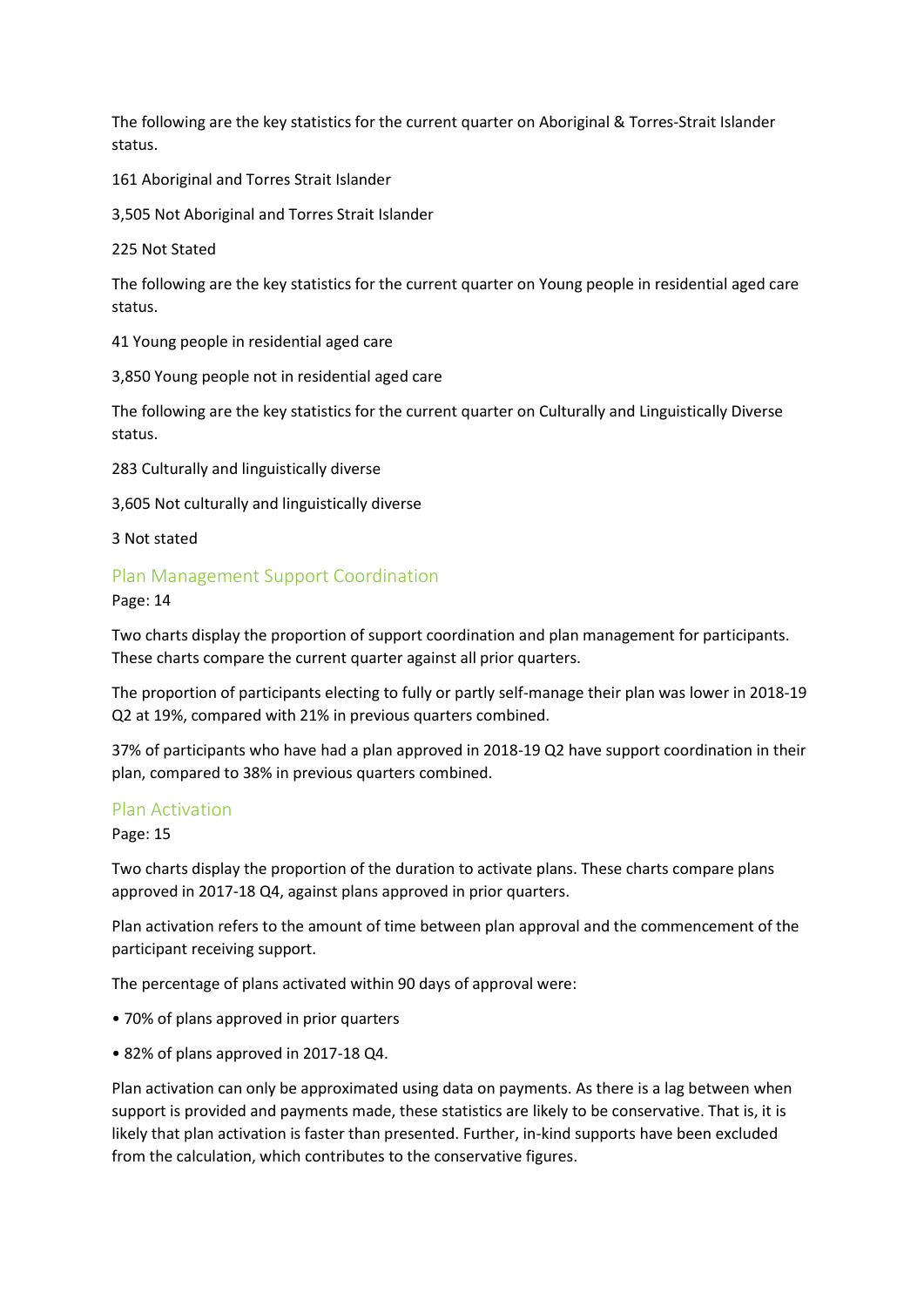Note: Plans approved after the end of 2017-18 Q4 have been excluded from the charts. They are relatively new and it is too early to examine their durations to activation.

### Participant Outcomes

Page: 16

A chart displays selected key baseline indicators for participants.

Information was collected from 99% of participants who have received their initial plan since 1 July 2016 (baseline outcome measures).

• 68% of participants from school age to 14 are able to make friends outside of family/carers, compared to 62% of participants aged 0 to before school

• 60% of participants aged 0 to before school are engaged in age appropriate community, cultural or religious activities, compared to 36% - 46% for other age groups

• 73% of participants from school age to 14 attend school in a mainstream class, compared to 31% of participants aged 15 to 24

• 30% of participants aged 25 and over have a paid job, compared to 22% of participants aged 15 to 24

• 70% of participants aged 25 and over choose what they do every day, compared to 49% of participants aged 15 to 24

### Family/Carers Outcomes

Page: 17

A chart displays selected key baseline indicators for family and carers of participants.

The percentage of participants' family/carers:

• working in a paid job was highest for participants aged 0 to 14 (47%)

• able to advocate for their child/family member was highest for participants aged 0 to 14 and participants aged 15 to 24 (78%)

• who have friends and family they can see as often as they like was highest for participants aged 25 and over (56%)

• who feel in control selecting services was highest for participants aged 25 and over (49%)

• who support/plan for their family member through life stage transitions was highest for participants aged 0 to 14 (87%)

## Has the NDIS helped? Participants

Page: 18

Charts display the responses from participants to the question: 'Has the NDIS helped?' split into age categories and life domains.

Perceptions of whether the NDIS has helped.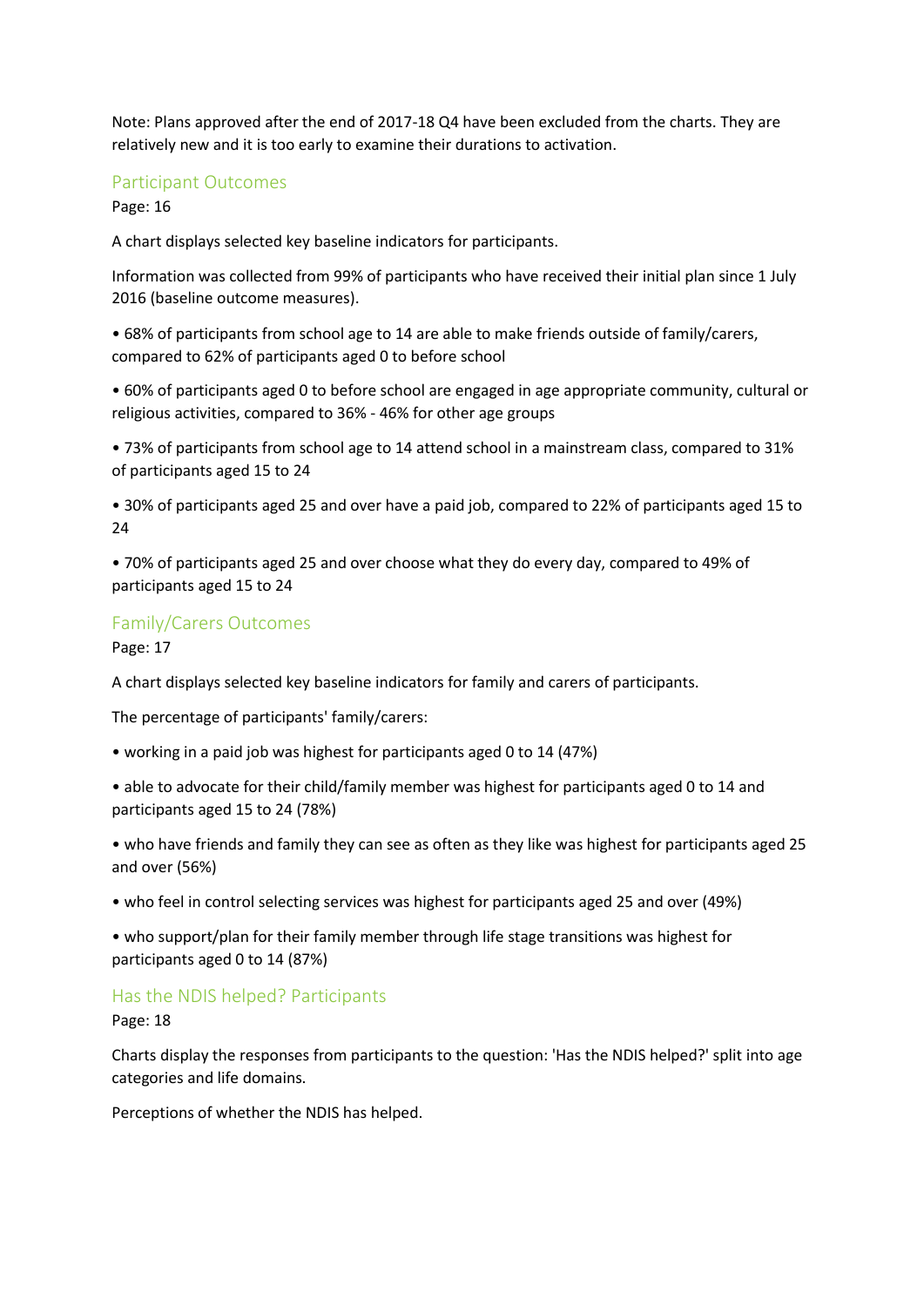Participants who entered the Scheme between 1 July 2016 and 31 December 2016 and had a plan review approximately one year later and also two years later were asked questions about whether the NDIS had helped them.

Participants' perceptions of whether the NDIS has helped improved from year one to year two for those in the age group School to 14, and results were mixed for the other age groups with sufficient data.

Note: There was insufficient data to report for participants aged 25 and over for this quarter.

# Has the NDIS helped? Family/Carers

Page: 19

Charts display, from year 1 to year 2, the percentage of family and carers who thought the NDIS has helped in various domains.

Perceptions of whether the NDIS has helped.

Families and carers of participants who entered the Scheme between 1 July 2016 and 31 December 2016 and had a plan review approximately one year later and also two years later were asked questions about whether the NDIS had helped them.

Changes in family and carers' perceptions of whether the NDIS has helped from year one to year two were mixed.

## Participants in Work

Page: 20

A chart displays, from baseline to year 2, the percentage of participants in paid work by age group.

Participants who entered the Scheme between 1 July 2016 and 31 December 2016 and are of working age are monitored to see whether the NDIS has helped them find paid work.

Overall, the percentage of participants in paid work increased from 3% to 10%.

Note: There was insufficient data to report for participants aged 25 and over for this quarter.

## Participants involved in communal and social activities

Page: 21

A chart displays, from baseline to year 2, the percentage of participants engaged in social activities in their community.

Participants who entered the Scheme between 1 July 2016 and 31 December 2016 are monitored to see whether the NDIS has helped them participate in social activities in their community.

Overall, the percentage of participants engaged in social activities in their communities increased from 39% to 46%.

Note: There was insufficient data to report for participants aged 25 and over for this quarter.

## Participant Satisfaction

Page: 22

A chart displays, by quarter, the proportion of participants describing satisfaction with the Agency's planning process as 'good' or 'very good'.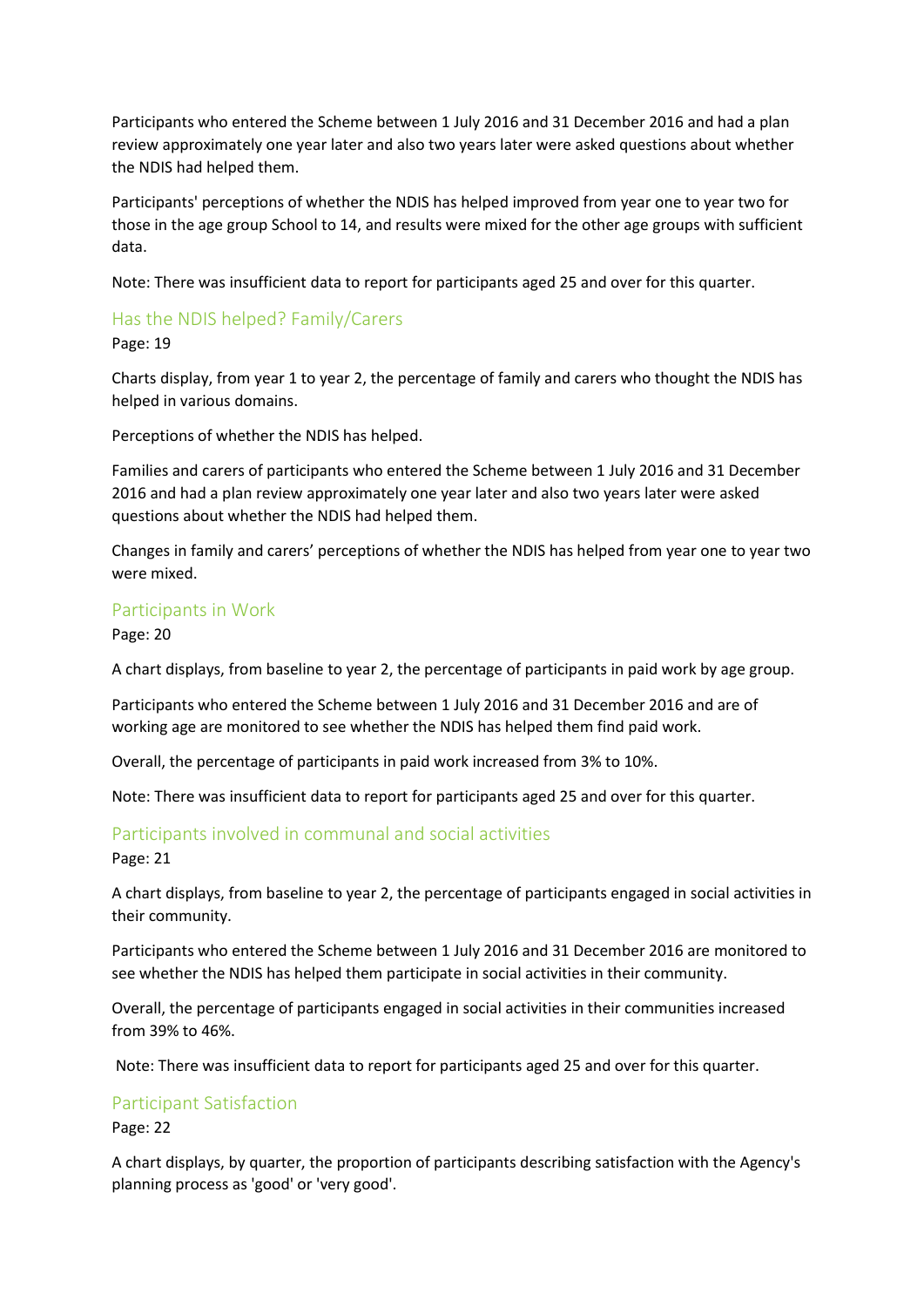75% of participants rated their satisfaction with the Agency's planning process as either good or very good in the current quarter. This has decreased since the last quarter with sufficient data but remains high.

A new participant satisfaction survey has been developed. Going forward it will better record the experience of NDIS participants, and their families and carers, at different stages of the participant pathway.

Participant satisfaction continues to be high, but has dropped during transition, compared with trial site experience.

Note: Participant satisfaction results are not shown if there is insufficient data in the group.

# PART 2: Committed Supports and Payments

Page: 23

Both committed and paid supports to participants are increasing in line with the growing scheme.

Of the \$1.1 billion that has been committed in participant plans, \$651.1 million has been paid to date.

### Summary

Page: 24

This section presents information on the amount committed in plans and payments to service providers and participants.

The following are the key statistics on Committed Supports and Payments:

\$726.6 million of committed supports in respect of prior financial years including trial

\$418.2 million of supports in respect of

2018-19 to date

\$5.9m has been paid to providers and participants for supports provided in 2013-14, \$30.9m in 2014-15, \$65.2m in 2015-16, \$106.3m in 2016-17, \$216.4m in 2017-18 and \$226.4m in 2018-19 to date.

Overall, 54% of committed supports were utilised in 2013-14, 61% in 2014-15, 61% in 2015-16, 56% in 2016-17 and 59% in 2017-18.

The 2018-19 experience is still emerging.

## Committed Supports and Payments

Page: 25

A table and a graph show the comparison between the total committed supports and paid support for each year since scheme inception.

Committed supports by year that the support is expected to be provided, compared with committed supports that have been used (paid).

Of the \$1.1 billion that has been committed in participant plans, \$651.1 million has been paid to date.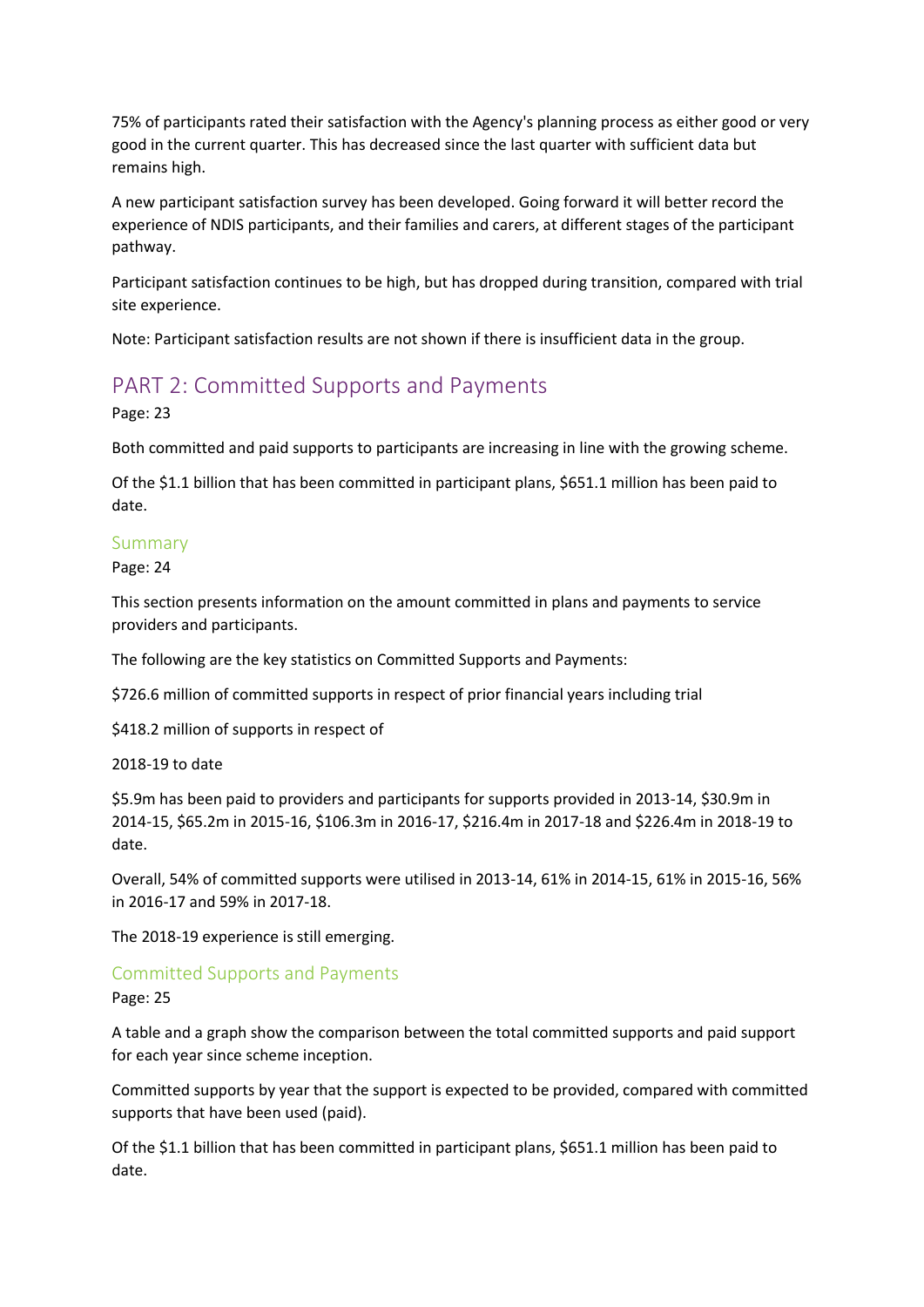In particular, for supports provided in:

2013-14: \$5.9m has been paid

2014-15: \$30.9m has been paid

2015-16: \$65.2m has been paid

2016-17: \$106.3m has been paid

2017-18: \$216.4m has been paid

2018-19 to date: \$226.4m has been paid

## Committed Supports by Cost Band

Page: 26

Two charts (including and excluding SIL) show the comparison of the distribution of average annualised committed supports by cost band for the current and previous quarter.

As at 2018-19 Q2, the distribution of average annualised committed supports remained consistent with previous quarters. This is the case whether Supported Independent Living (SIL) supports are included or excluded in the figures.

\$651.1 million has been paid to providers and participants since Scheme inception.

Overall,

- 54% of committed supports were utilised in 2013-14,
- 61% in 2014-15,
- 61% in 2015-16,
- 56% in 2016-17.

Lower utilisation in 2016-17 is predominantly driven by the large number of participants who received their first plan in this year. Participants utilise less of their first plan compared with their second and subsequent plans, as it takes time to familiarise with the NDIS and decide which supports to use.

## Committed Supports by Age Band

Page: 27

A graph shows the comparison between the average annualised committed supports by age band for the current and previous quarter.

The average annualised committed supports increase to age 45, then reduce at older ages.

The average annualised committed supports have increased for adults during the quarter. This is due to a relatively high proportion of initial plan approvals for SIL participants since 30 September 2018.

Note: The age eligibility requirements for the NDIS are based on the age as at the access request date. Participants with their initial plan approved aged 65+ have turned 65 since their access request was received.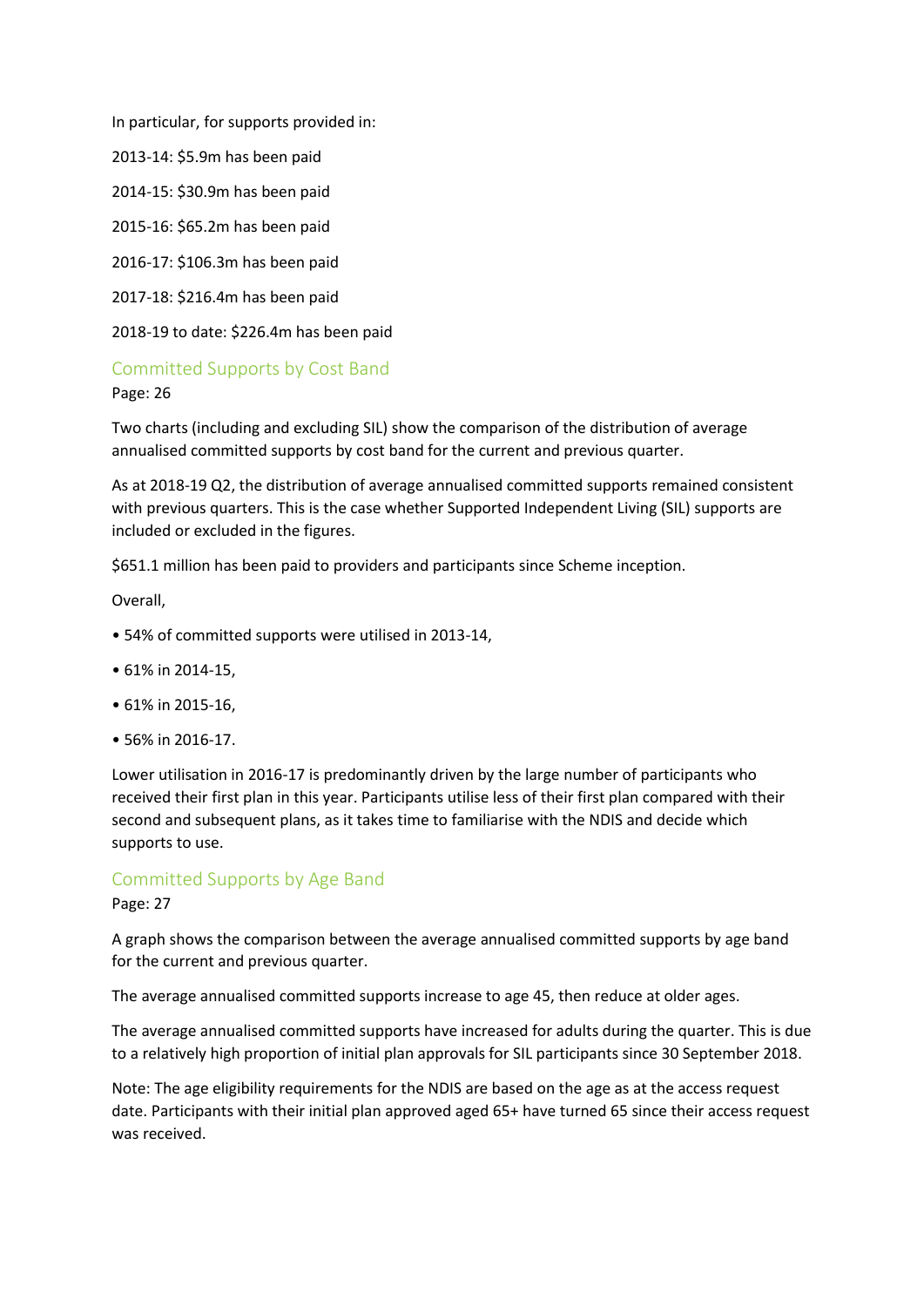## Committed Supports by Disability Group

Page: 28

A graph shows the comparison between the average annualised committed supports by primary disability group for the current and previous quarter.

Participants with Multiple Sclerosis, Spinal Cord Injury and Acquired Brain Injury have the highest average annualised committed supports.

## Committed Supports by Level of Function

Page: 29

A graph shows the comparison between the average annualised committed supports by level of function for the current and previous quarter.

The average annualised committed supports generally increase for participants with lower levels of function.

Note 1: Average annualised committed supports are not shown if there are insufficient data in the group.

Note 2: High, medium and low function is relative within the NDIS population and not comparable to the general population.

## Utilisation of Committed Supports

Page: 30

A graph shows the comparison between the utilisation of committed supports by the year that the support was expected to be provided.

Utilisation of committed supports by year that the support was expected to be provided as at 30 September 2018, compared with 31 December 2018.

As there is a lag between when support is provided and when it is paid, the utilisation in 2018-19 will increase.

Lower utilisation in 2016-17 and 2017-18 is predominantly driven by the large number of participants who received their first plan in these years. Participants utilise less of their first plan compared with their second and subsequent plans, as it takes time to familiarise with the NDIS and decide which supports to use.

The utilisation of committed supports in 2018-19 will increase further as there is a lag between when support is provided and when it is paid.

# PART 3: Providers and Markets

Page: 31

The new NDIS Quality and Safeguards Commission (NQSC) has been established to regulate providers in NSW and SA from 1 July 2018.

There have been no new providers approved by the NQSC since commencement, though there have been new registration groups approved for existing providers. The NQSC uses a 'National approach' to approve providers and thus, when a provider that has been approved in NSW or SA is verified by the NQSC, it automatically becomes an approved provider in both states. This has resulted in an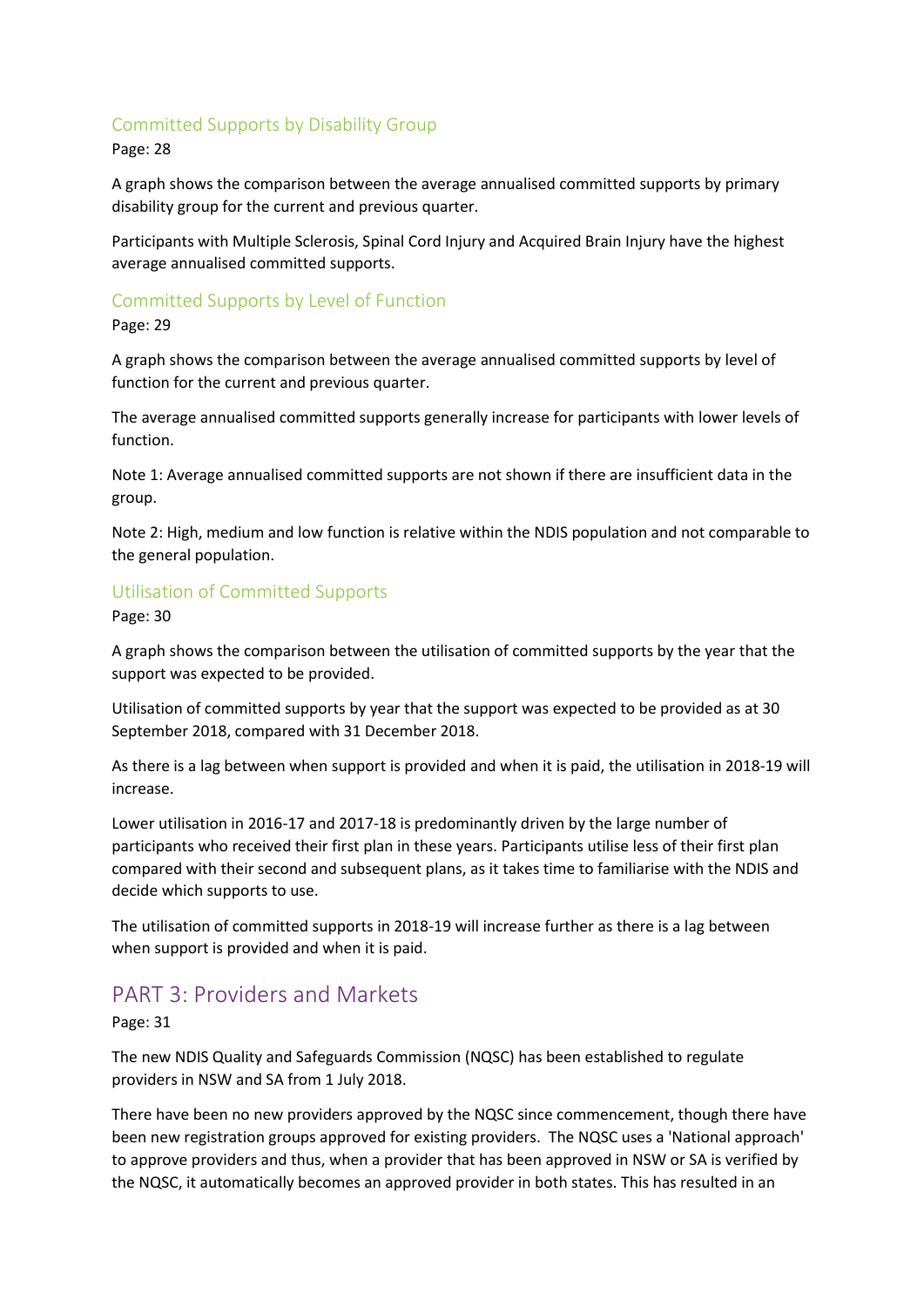increase in approved providers in SA. The proportion of active providers in each state gives an indication of the providers that are currently servicing participants.

There was a 18% increase in the number of providers during the quarter to 3,660.

27% of approved providers were active in South Australia at 31 December 2018, and 73% were yet to have evidence of activity.

#### Summary

Page: 32

This section contains information on registered service providers and the market, with key provider and market indicators presented.

#### Provider registration

•To provide supports to NDIS participants, a service provider is required to register and be approved by the NDIA in States/ Territories other than NSW and SA.

•Since 1 July 2018, providers in NSW and SA register with the NQSC by submitting a registration request, indicating the types of support (registration groups) they are accredited to provide.

How providers interact with participants

•NDIS participants have the flexibility to choose the providers who support them.

•Providers are paid for disability supports and services provided to the participants.

The following are the key statistics:

3,660 approved providers, 27% of which were active in South Australia at 31 December 2018

80-95% of payments made by the NDIA are received by 25% of providers

35% of service providers are individuals/sole traders

Therapeutic supports has the highest number of approved service providers, followed by household tasks and early intervention supports for early childhood

The new NDIS Quality and Safeguards Commission (NQSC) has been established to regulate providers in NSW and SA from 1 July 2018.

#### Providers over time

Page: 33

A chart displays the cumulative number of approved service providers since June 2016 by the type of provider, individual/sole trader or company/organization.

As at 31 December 2018, there were 3,660 registered service providers, of which 1,288 were individual/sole trader operated businesses and 2,372 were companies or organisations.

35% of approved service providers are individuals/sole traders.

The number of approved service providers increased by 18% from 3,103 to 3,660 in the quarter.

1.24 average providers per participant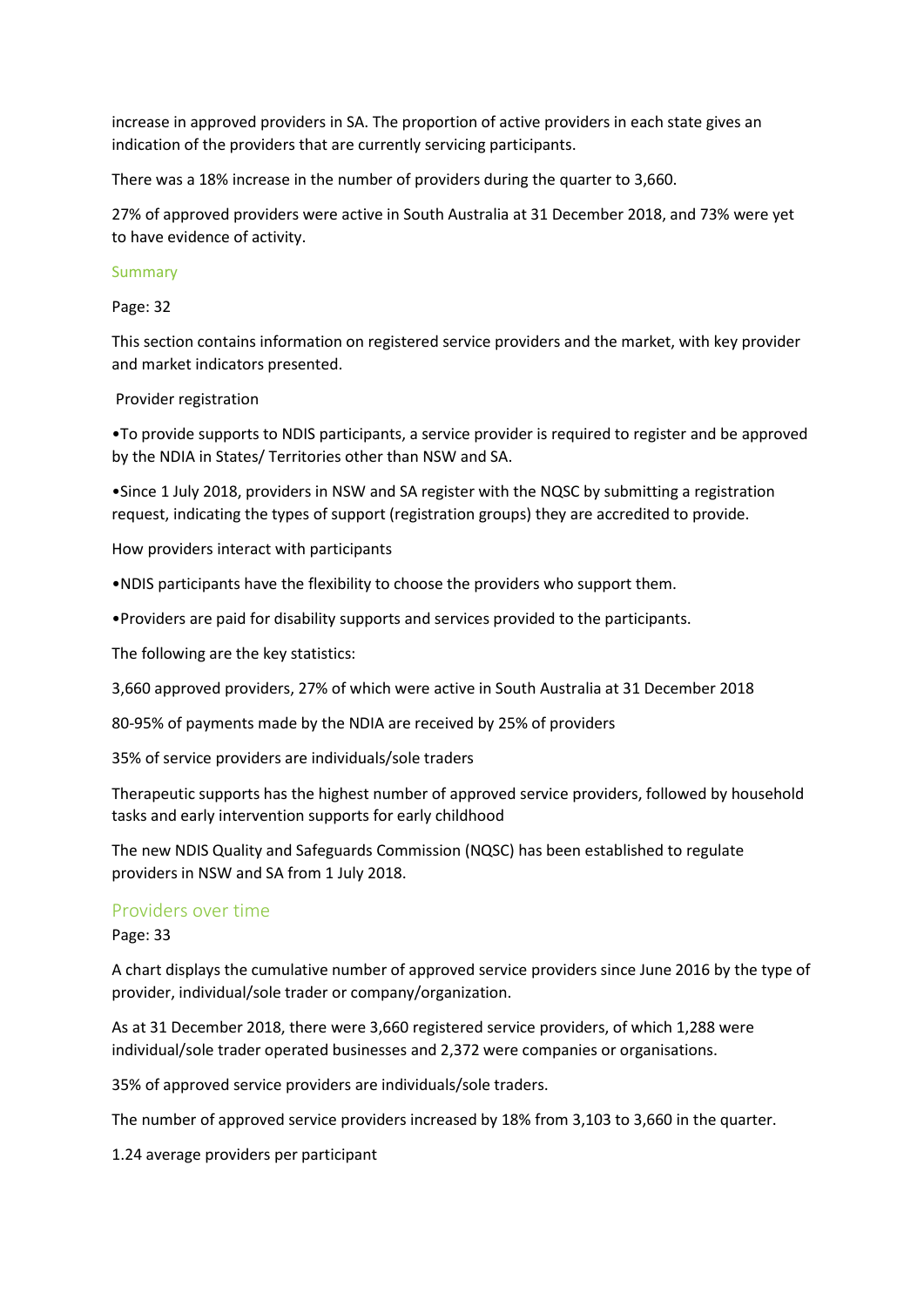The NQSC uses a 'National approach' to approve providers and thus, when a provider that has been approved in NSW or SA is verified by the NQSC, it automatically becomes an approved provider in both states.

### Proportion of Active Providers

Page: 34

The figure displays the proportion of active and not yet active providers.

Change in the activity status of providers.

As at 31 December 2018, 27% of providers have been active and 73% were yet to have evidence of activity. Of all providers, 277 began delivering new supports in the quarter.

The proportion of active providers in each State gives an indication of the providers that are currently servicing participants.

Note: The proportion of active providers in SA is relatively low due to the 'National approach' to verification taken by the NQSC.

#### Approved Registration groups

Page: 35

A chart displays the approved providers by the changes in registration group and percentage over the quarter.

The number of approved providers in South Australia has increased mainly due to the 'National approach' taken by the NQSC, where any provider in NSW which has been verified is automatically approved in both States.

The registration groups with the largest numbers of approved providers continue to grow:

- Therapeutic Supports: from 1,296 to 1,595 (23% increase)
- Household Tasks: from 807 to 966 (20% increase)
- Early Intervention supports for early childhood: from 681 to 774 (14% increase)
- Assistance products for personal care and safety: from 669 to 764 (14% increase)
- Assistance with travel/transport arrangements: from 605 to 753 (24% increase)

#### Active Registration groups

Page: 36

A chart displays the active providers by the changes in registration group and percentage over the quarter.

The number of active providers in each registration group has increased for most registration groups over the quarter.

The registration groups with the largest numbers of active providers continue to grow:

- Therapeutic Supports: from 456 to 490 (7% increase)
- Early Intervention supports for early childhood: from 324 to 337 (4% increase)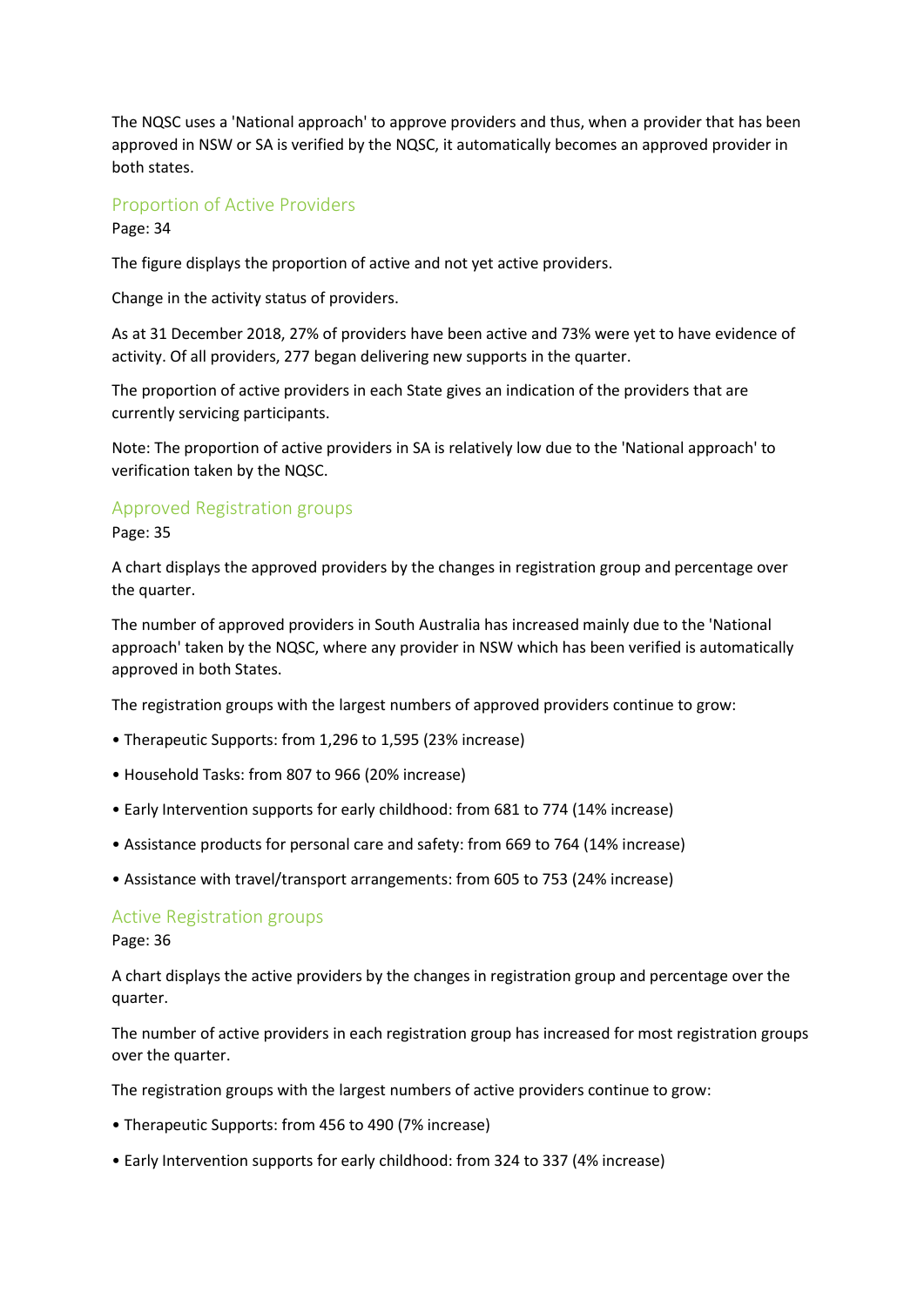- Assistance products for personal care and safety: from 128 to 145 (13% increase)
- Assistance in coordinating or managing life stages, transitions and supports: from 121 to 138 (14% increase)
- Participation in community, social and civic activities: from 122 to 135 (11% increase)

Market share of top providers

Page: 37

An object displays the market share of the top 25% of providers by registration group.

25% of service providers received 80-95% of the dollars paid for major registration groups.

The following are the key statistics for the market share of the top 25% of providers by registration category:

89% Daily personal activities

85% Early intervention supports for early childhood

81% Participation in community, social and civic activities

93% Therapeutic supports

89% Assistance with daily life tasks in a group or shared living arrangement

## PART 4: Information, Linkages and Capacity Building

Page: 38

Information, Linkages and Capacity Building was covered in the national version of the COAG Quarterly Performance Report.

## PART 5: Mainstream Interface

Page: 39

The proportion of participants entering in the current quarter and accessing mainstream services is consistent with prior quarters.

### Mainstream Interface

Page: 40

An object displays the comparison of the percentage of participants accessing mainstream supports. The object compares the current quarter against all prior quarters (transition only).

90% of active participants with a plan approved in 2018-19 Q2 access mainstream services. This is consistent with prior quarters. Participants are accessing mainstream services predominantly for health and wellbeing, lifelong learning and daily activities.

The following are the key statistics:

90% of active participants with a plan approved in prior quarters (transition only) access mainstream supports, across the following domains:

• Health and wellbeing (36%)